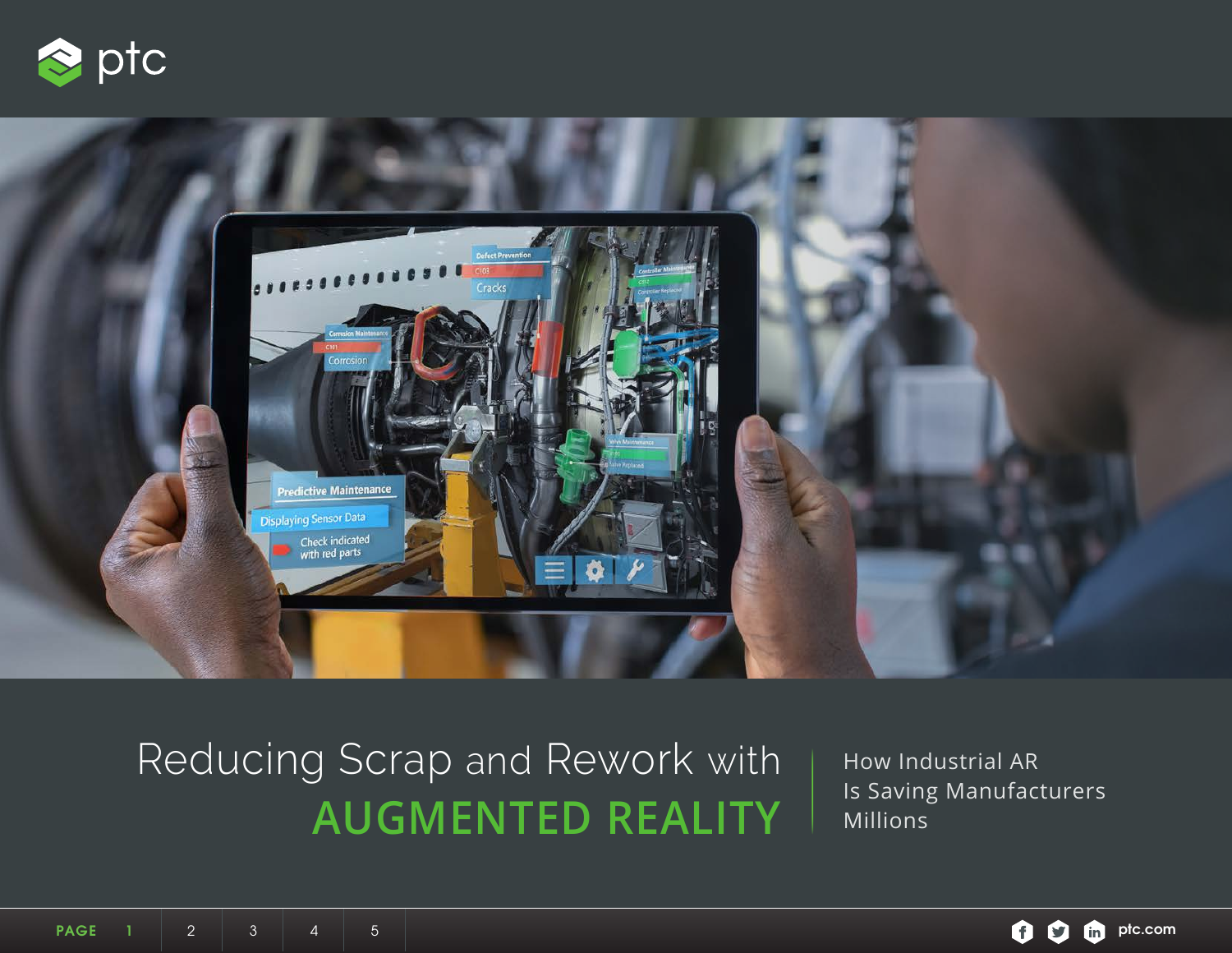<span id="page-1-0"></span>

# **Scrap, rework and waste have long been regarded as an inevitable byproduct of the manufacturing process.**

Industrial organizations constantly seek out continuous operational improvements an eye for marginal reductions in waste. But the conventional wisdom has held that a near-zero level of waste is out of reach, and it is impossible to totally eliminate waste, defects, and, scrap. Despite advances in automation and precision, challenges have also increased as manufacturing operations and products have changed:

- Manufacturing processes have become increasingly complex
- Process complexity is a result of product complexity and variation
- Environmental and regulatory compliance is stricter than ever before
- Production speeds have accelerated to meet markets with on demand expectations
- Work instructions are often difficult to interpret and maintain
- High workforce turnover can lead to inconsistencies in product quality
- Global distribution of value chains exacerbates challenges to lean manufacturing

Because of these challenges, manufacturers cannot afford to be complacent. Assembly errors that result in defects, rework, and scrap are not only expensive **—**they can also delay production schedules and have liability, regulatory, and compliance implications. With margins and performance under intense scrutiny, even the slightest reductions of scrap and rework can have a substantial impact to the bottom line.

**REDUCING SCRAP and Rework with Augmented Reality**



**According to** *[Forbes](https://www.forbes.com/sites/willemsundbladeurope/2018/07/30/whats-at-stake-in-the-race-to-industry-4-0/#df5824c7d11e)***, the cost of poor quality can range between 10 to 20% of most manufacturing companies' total revenue.**

**Even the top performing organizations spend 0.6% of sales on scrap and rework.**

**[—Supply & Demand Chain Executive](https://www.forbes.com/sites/willemsundbladeurope/2018/07/30/whats-at-stake-in-the-race-to-industry-4-0/#df5824c7d11e)**

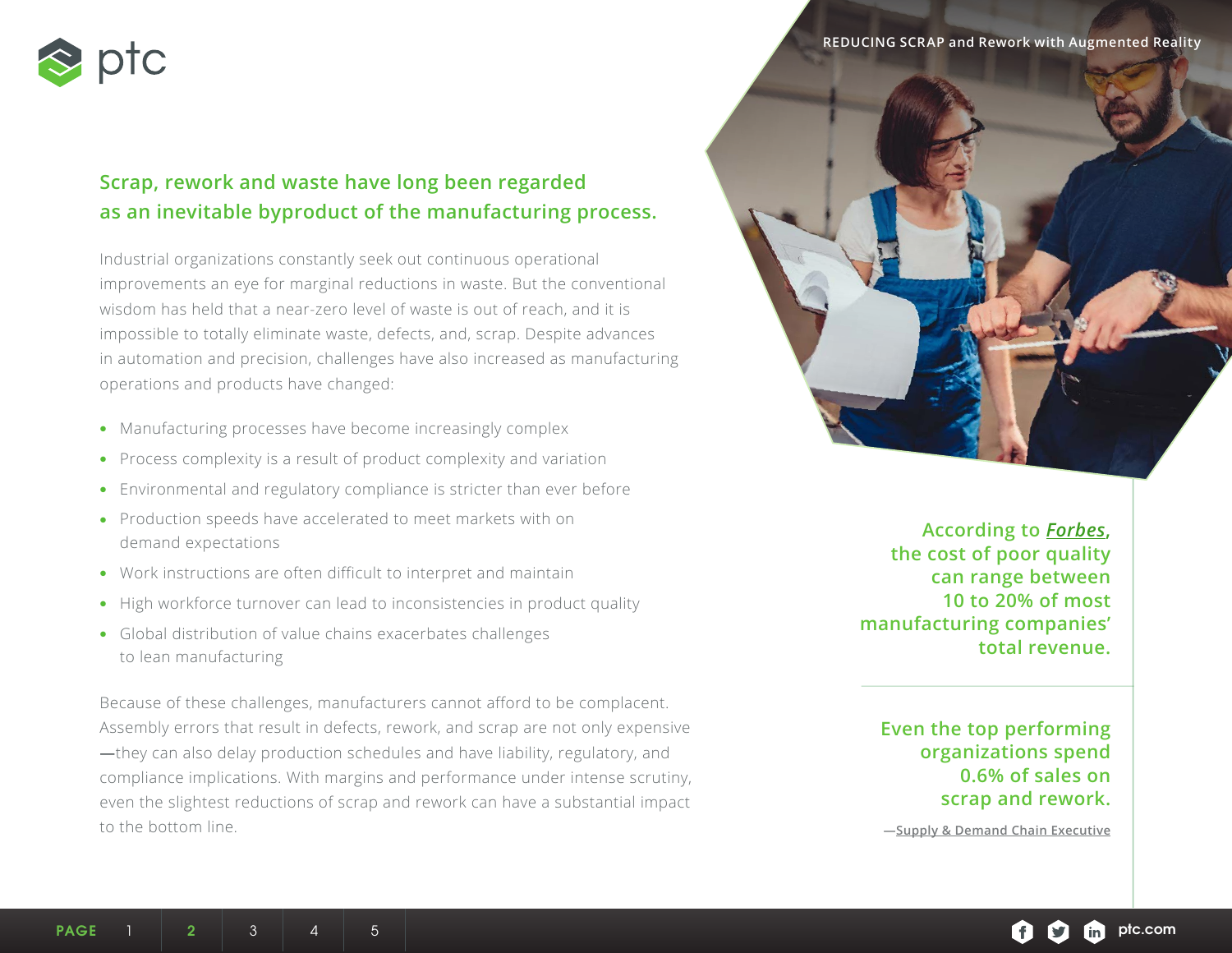<span id="page-2-0"></span>

# **High operating costs have made workforce efficiency a critical component in manufacturing.**

It's imperative that frontline workers take the necessary precautions to optimize production runs. Human error can result in several types of manufacturing waste, causing industrial organizations to leave millions on the table each year.

If a line isn't properly cleaned or the wrong assembly component is embedded into another system, the entire run may need to be recalled. As a result, any materials used or time spent on that run are lost.

#### Many manufacturers attribute **lost revenue and resources** to:

- $\rightarrow$  Large amounts of scrap, rework, and waste
- Slow machine setup or line changeover times
- Production errors resulting in defective products
- Warranty claims as a result of poor quality
- Quality issues delaying product deliveries
- Inability to meet increasing customer demand
- $\rightarrow$  Inability to adhere to safety and compliance regulations
- High labor and overtime costs

**Waste** is resources that are lost due to inefficient or non-essential activities, including any material that cannot be reconstituted.

**Scrap** is a specific form of waste consisting of excess material discarded from the manufacturing process.

**Defects** occur when production deviates from a product's design specifications, resulting in products that are unfit for their intended use.

**Spoilage** is an accounting term that refers to the amount of scrap or waste that is caused by production.

**Rework** is the correcting of defective, failed, or non-conforming products.



#### **Standardizing instructions and operating procedures in order to minimize waste**

can generate millions in potential annual savings per facility. Less scrap and rework means lower operating costs and higher margins, in addition to reducing a company's impact on the environment.

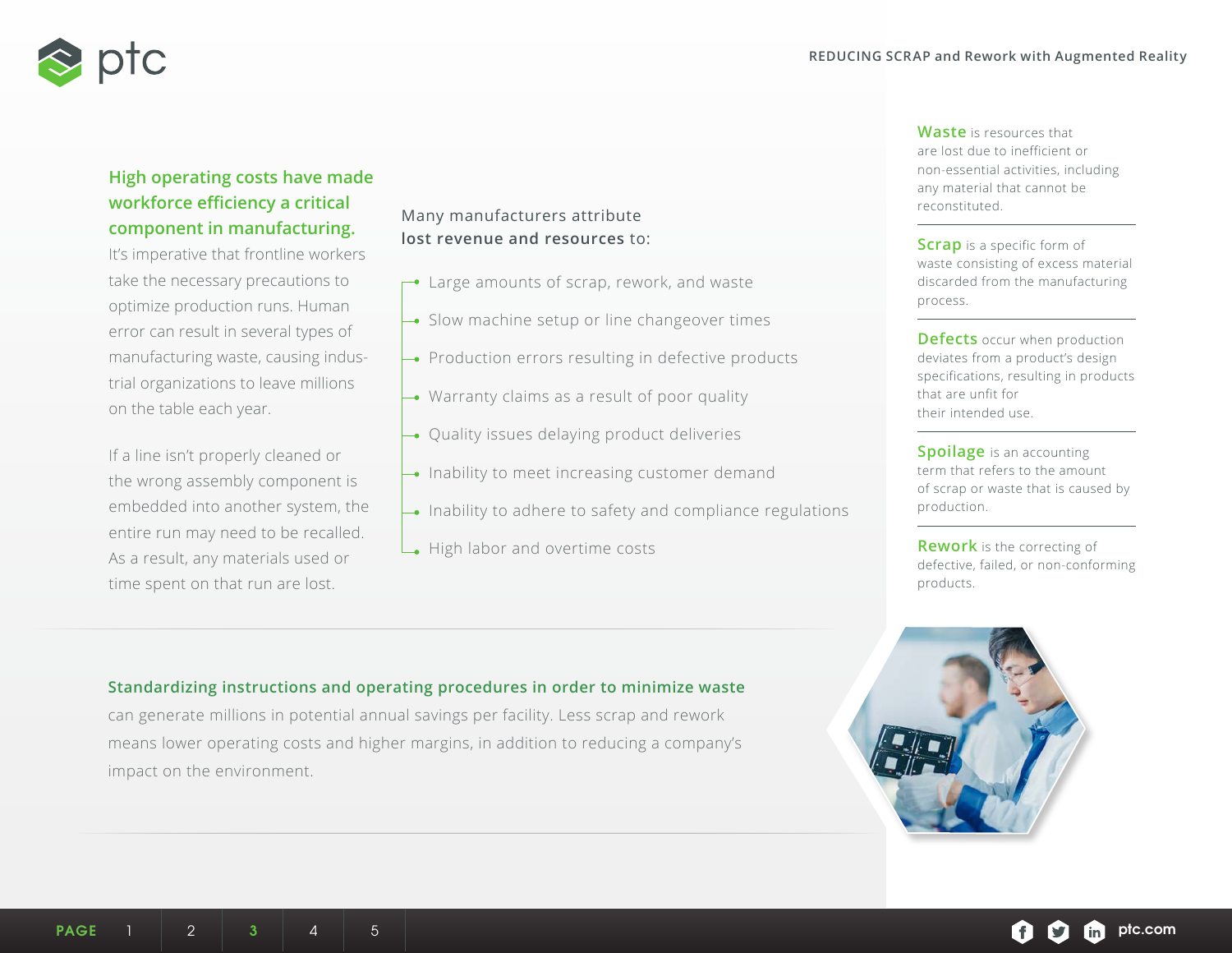<span id="page-3-0"></span>

**REDUCING SCRAP and Rework with Augmented Reality**



**Augmented reality can help manufacturers reduce waste and minimize costs** by empowering frontline workers with on-the-job procedural guidance and more effective training. With a combination of better, clearer in-context work instructions, SOP documentation, and access to remote experts, companies can cut back on manufacturing mistakes that cost them millions in lost revenue and resource allocation.

# Defining **INDUSTRIAL AUGMENTED REALITY**

Augmented reality blends the physical and digital worlds together by overlaying in-context 3D digital content onto physical objects or environments. In the industrial setting, manufacturers can use AR to provide operators and technicians with standardized instructions and operating procedures, so they can perform complicated tasks quickly and accurately, the first time.

- More effective and easier-to-manage than traditional training methods, AR-driven training increases competency for frontline workers—resulting in better line flexibility, faster onboarding, and higher yields with fewer mistakes.
- With AR, manufacturers can standardize and streamline tasks such as machine setup and changeover, operation and assembly, and maintenance—resulting in more productive workers and less errors and downtime.

# **AR APPLICATIONS** that Reduce Scrap and Rework:

Superimposing relevant information onto a frontline worker's fieldof-view ensures that they know how to accurately complete tasks such as machine setup and changeover during the exact moment they're performing them. There are several AR applications that are useful for this purpose.

#### **3D work instructions**

leverage CAD models and real-time IoT data to increase worker comprehension and improve safety during complex tasks.

#### **Augmented step-by-step guidance**

enables frontline workers to leverage the domain expertise of subject matter experts via a location-specific, first-person view of standard operating procedures.

#### **Remote assistance**

connects field technicians and frontline workers with qualified experts for over-the-shoulder support to help solve unfamiliar or unexpected equipment problems.